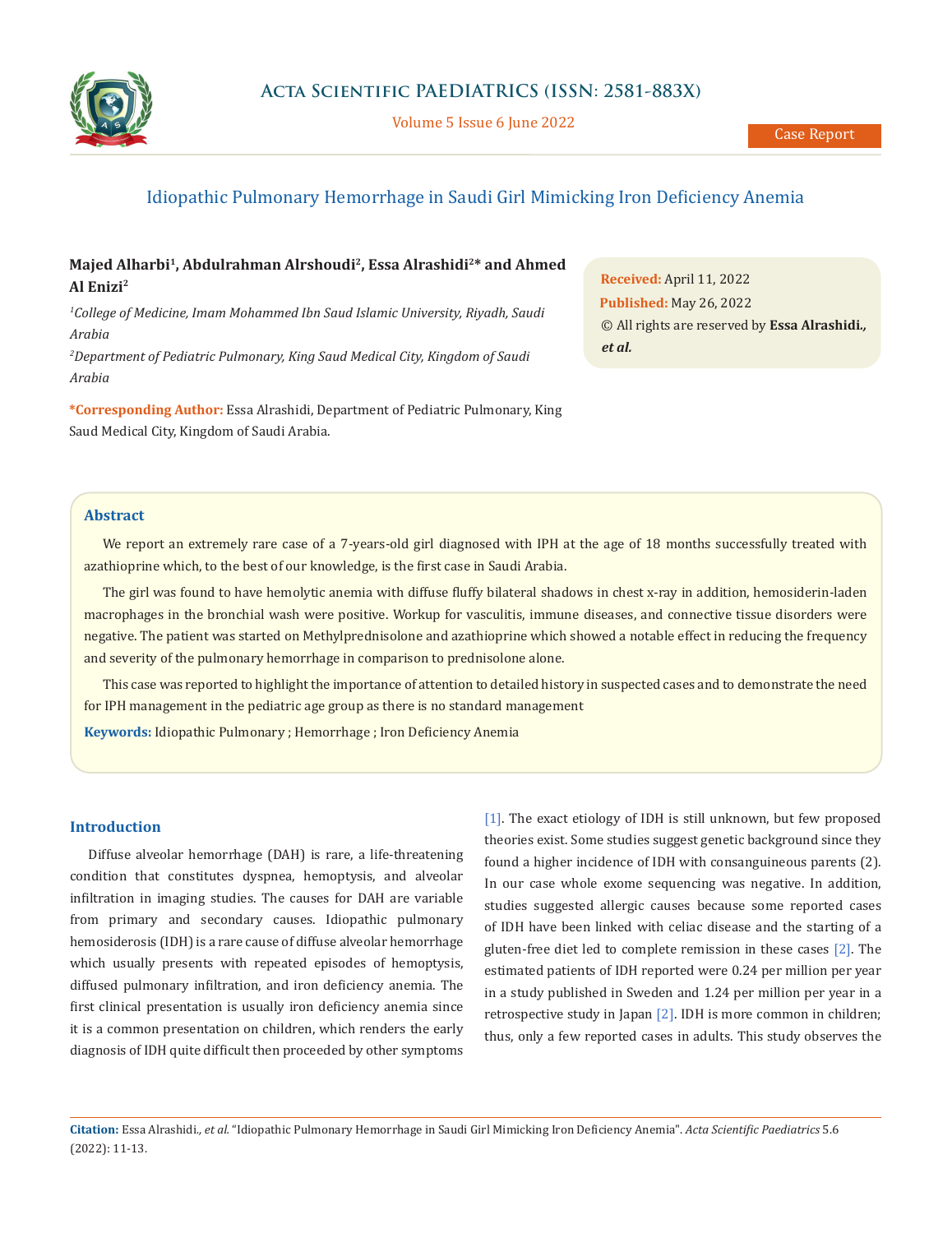diagnosis and treatment of a 2-year-old girl who presented with respiratory distress in the emergency department.

#### **Case Presentation**

A 2 years-old Saudi girl presented to our emergency department with a cough, shortness of breath, and posttussive bright red color sputum. Her parents reported a history of chronic cough for the last one year, which was not relieved by medication. In addition, the patient was admitted to our hospital one month back as a case of hemolytic anemia, in which she received a blood transfusion. Regarding her past medical history, the patient had a severe pneumonia at the age of one month. Parents denied any history of seizures, rash, joint swelling, epistaxis, hematuria, oliguria, ear discharge, diarrhea, or skin infection.

Upon admission to the emergency department, the patient received a blood transfusion as her blood hemoglobin (Hb) level was 5.5, then she developed three episodes of frothy sputum with bright color blood followed by increased respiratory distress. She was shifted to the pediatric intensive care unit (PICU), where she was intubated. During intubation, blood was seen coming through the endotracheal tube. The physician started conventional ventilation, but the patient situation deteriorated; thus, highfrequency oscillatory ventilation (HFOV) was started for two days. The patient improved and was shifted back to the conventional ventilation.



**Figure 1 and 2:** Posterioranterior chest radiography revealing acute phase of pulmonary infiltrations of idiopathic pulmonary Hemorrhage.

For her anemia, blood findings showed HB 9. Normal PT, PTT, and INR. ESR 3 mm/h, normal Serum ferritin, at PICU she received blood transfusion. immunological, and connective tissue disorders workup was negative, which included: negative ANA, ds-DNA, PANCA, and CANCA antibodies, glycoprotein IgG/IgM, anticardiolipin IgG/IgM, Tb direct PCR test, celiac profile, Hepatitis B serology, and anti-GBM. HIV-1/HIV-2 immunoassay test was negative. Serum biochemistry values were within normal limits. For alveolar hemorrhage, hemosiderin-laden macrophages in the bronchial wash were positive. Chest x-rays were obtained, which showed diffuse fluffy bilateral shadows. To exclude vasculitis, capillaritis, and Systemic lupus erythematosus (SLE), a lung biopsy was ordered, which was negative. MRI brain and EEG showed no abnormality. The patient was further sent for Nasopharyngeal aspiration which appeared entirely normal. On the basis of these findings, an Idiopathic pulmonary hemorrhage (IPH) diagnosis was made.



**Figure 3-5:** Lung biopsy specimen showing hemosiderin laden macrophages with intra-alveolar hemorrhage with no evidence of vasculitis, capillaritis, necrosis, or granuloma.

The patient was started with methylprednisolone pulse therapy for three days which showed an improvement; hence the patient was extubated and switched to low dose prednisolone. After the extubation, the patient experienced brief episodes of seizures for which a neurology team opinion was sought; MRI and EEG showed no abnormality. Moreover, the patient was followed by multidisciplinary teams including Infectious diseases, hematology-oncology, neurology, pulmonology, rheumatology, and immunology. The patient was kept in the PICU for observation, where she developed a pneumomediastinum that was resolved spontaneously. In addition, the patient received Intravenous

12